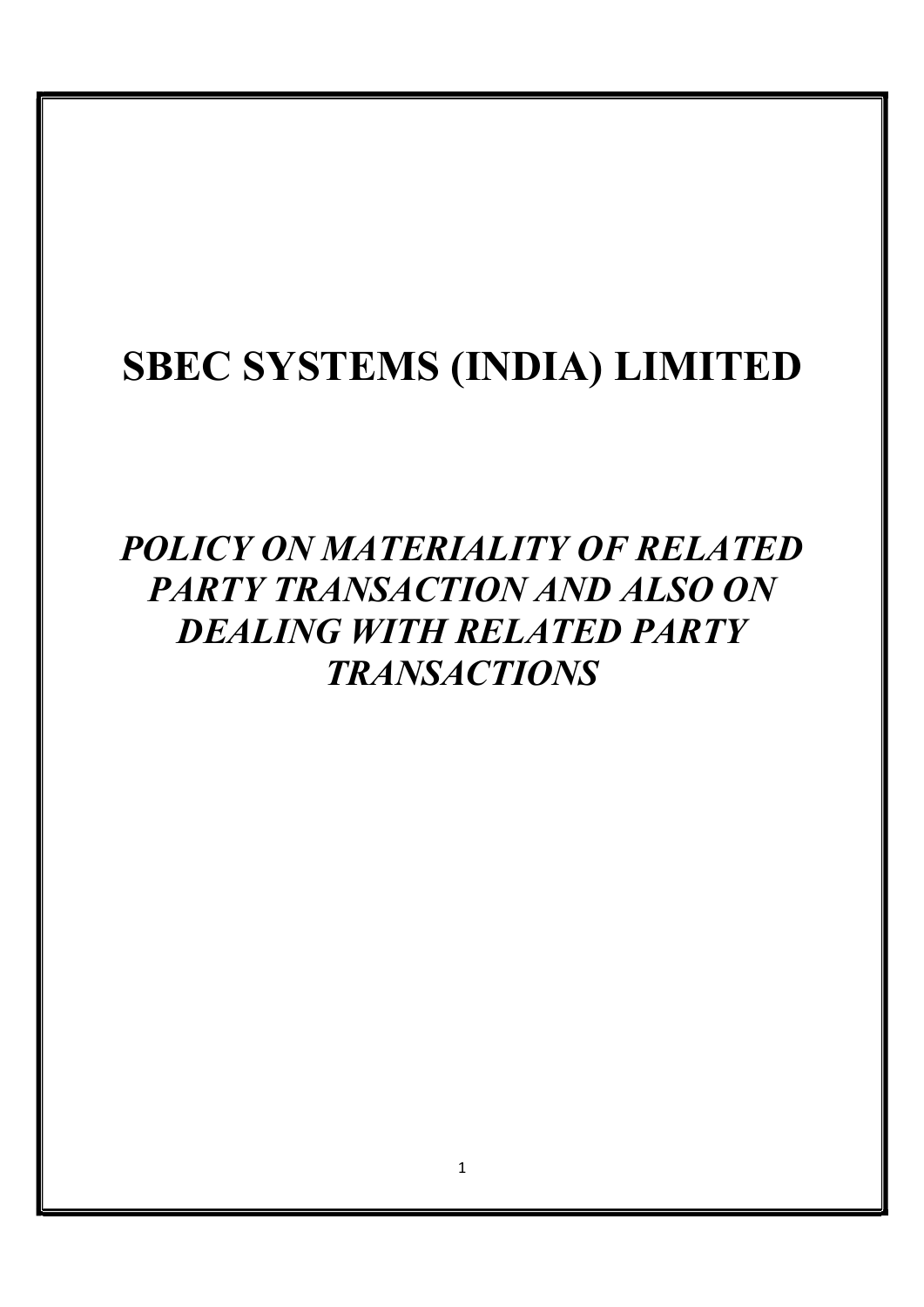## 1. INTRODUCTION

The Board of Directors of SBEC Systems (India) Limited has adopted following policy & procedures with regard to Materiality of Related Party Transactions and dealing with Related Party Transactions (RPTs) of the Company with effect from 01<sup>st</sup> April, 2022.

## 2. SCOPE AND PURPOSE OF THE POLICY

Regulation 23(1) of the SEBI (LODR) Regulations, 2015, as amended requires the company to formulate a policy on materiality of related party transactions and dealing with related party transactions including clear threshold limits duly approved by the Board of Directors. The Regulation further requires that the Audit Committee of the Company shall define "material modifications" and disclose it as part of the policy on materiality of related party transactions and on dealing with related party transactions. In the light of the above, the Company has framed this Policy on Related Party Transactions ("Policy"). This Policy has been adopted & framed by the Board of Directors for complying with above requirements.

## 3. DEFINITIONS

2.1 "The Act" means the Companies Act, 2013, together with the Rules notified thereunder including any statutory modifications or re-enactments thereof for the time being in force (hereinafter referred to as "Act").

2.2 "Regulation 23" means the Regulation no. 23 of the Securities and Exchange Board of India (Listing Obligations and Disclosure Requirements) Regulations, 2015

2.3 "Arm's Length Transaction" means a transaction between two related parties that is conducted as if they were unrelated, so that there is no conflict of interest.

2.4 "Associate Company" shall mean "Associate Company" as defined in Section 2(6) of the Companies Act, 2013.

2.5 "Subsidiary Company" shall mean "Subsidiary Company" as defined in Section 2(87) of the Companies Act, 2013.

2.6 "Board" shall mean the Board of Director of the Company, as constituted from time to time.

2.7 "Company" means SBEC Systems (India) Limited.

2.8 "Audit Committee" means Committee of Board of Directors of the Company constituted under the applicable laws from time to time.

2.9 "Employee" shall mean the employees and office-bearers of the Company.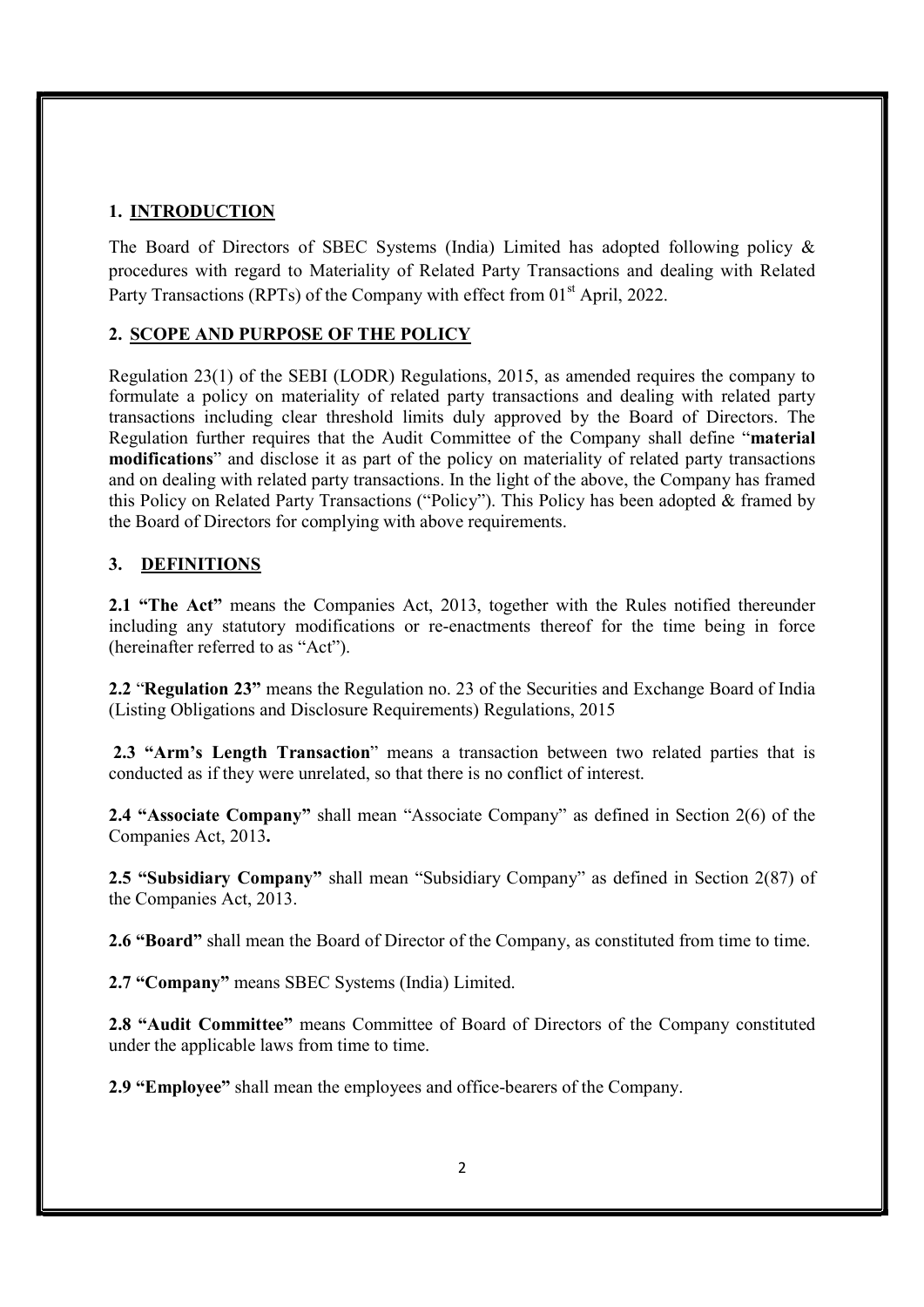2.10 "Key Managerial Personnel" shall mean "Key Managerial Personnel" as defined in Section 2(51) of the Companies Act, 2013.

2.11 "Relative", with reference to any person, means one who is related to another in any of the following manner —

(i) if they are members of a Hindu Undivided Family

(ii) if they are husband and wife

(iii) Father (including step-father)

(iv) Mother ( including step-mother)

(v) Son ( including step-son)

(vi) Son's wife

(vii) Daughter

(viii) Daughter's husband

(ix) Brother ( including step-brother)

(x) Sister (including step-sister)

 2.12 "Related Party" have the meaning as defined in Section 2(76) of the Companies Act, 2013 and Regulation 2(1)(zb) of the Securities and Exchange Board Of India (Listing Obligations And Disclosure Requirements) Regulations, 2015, as amended.

2.13 "Ordinary course of business" means the usual transactions, customs and practices undertaken by the Company to conduct its business operations and activities and includes all such activities which the company can undertake as per Memorandum & Articles of Association. The Board and Audit Committee may lay down the principles for determining ordinary course of business in accordance with the statutory requirements and other industry practices and guidelines.

2.14 "Material Related Party Transaction" means a transaction to be entered into with a Related Party, individually or taken together with previous transactions during a financial year, exceeding the following thresholds:

- In case of transactions involving payments made with respect to brand usage or royalty, if it exceeds 5% of the annual consolidated turnover of the Company as per its last audited financial statements;
- In case of any other transaction(s), if the amount exceeds  $10\%$  (ten percent) of the annual consolidated turnover of the Company as per its last audited financial statements;

2.15 "Material Modification" means an increase in value of transactions approved by Audit Committee by 20%.

## 3. "OFFICE OR PLACE OF PROFIT" MEANS ANY OFFICE OR PLACE:

(i) where such office or place is held by a director, if the director holding it receives from the Company anything by way of remuneration over and above the remuneration to which he is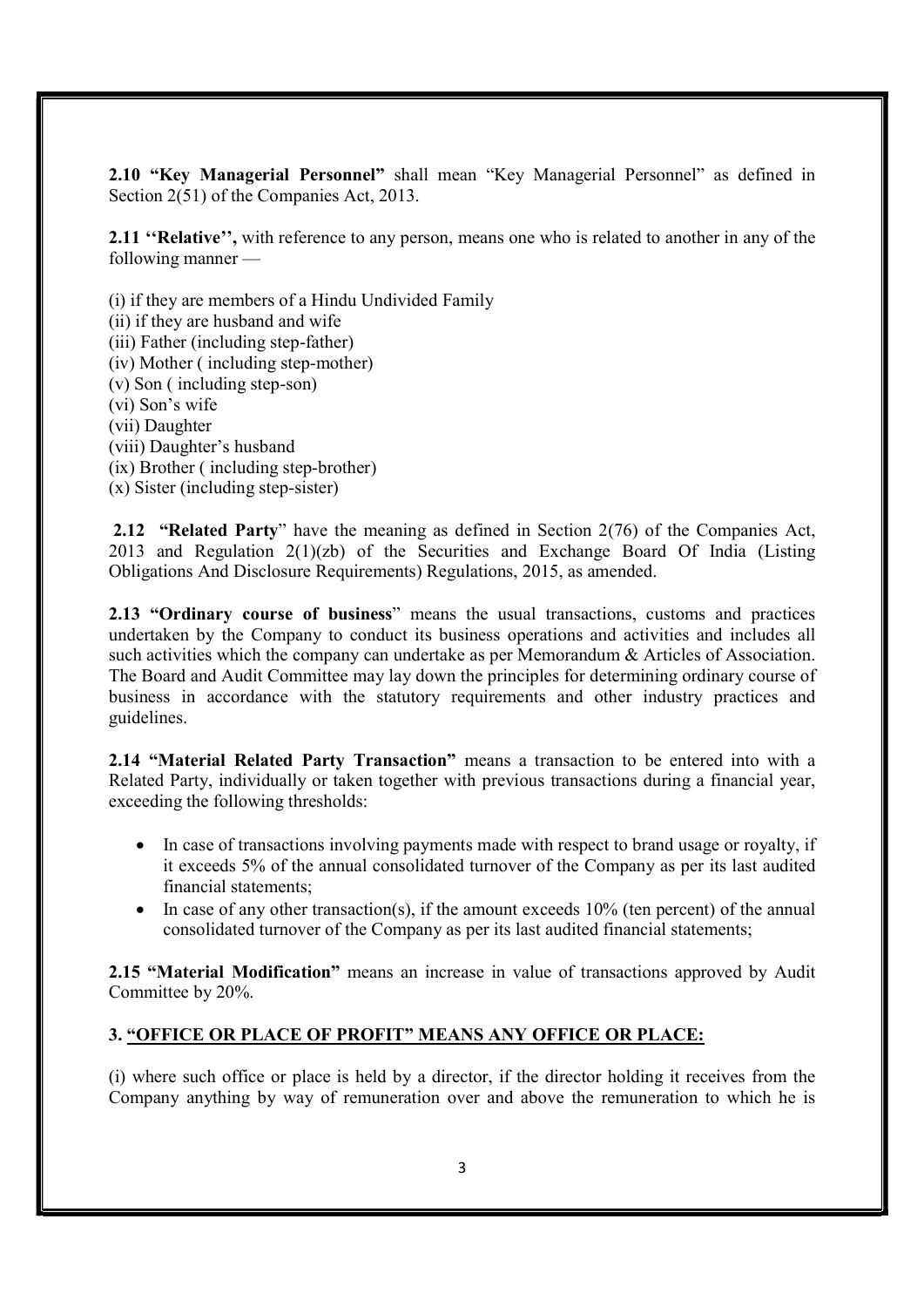entitled as director, by way of salary, fee, commission, perquisites, any rent‐free accommodation, or otherwise;

(ii) where such office or place is held by an individual other than a director or by any firm, private company or other body corporate, if the individual, firm, private company or body corporate holding it receives from the company anything by way of remuneration, salary, fee, commission, perquisites, any rent‐free accommodation, or otherwise."

## 4. IDENTIFICATION OF POTENTIAL RELATED PARTY TRANSACTIONS:

For the purpose of identification of Potential Related Party Transactions, each director and Key Managerial Personnel shall give notice of disclosure of interest on an annual basis and upon any subsequent modifications in the last disclosure provided. The Company shall ensure that no transaction is entered into with any Related Party without requisite approvals.

## 5. MATERIALITY THRESHOLDS:

Regulation 23 of the SEBI Listing Regulations requires a company to provide materiality thresholds for transactions beyond which approval of the shareholders through resolution will be required. None of the related parties of a company shall vote to approve on such resolution irrespective of whether the entity is a related party to the particular transaction or not .

The RPTs which cross the Materiality thresholds under Companies Act, 2013 as mentioned below shall be entered by the Company only with prior approval of shareholders of the Company through resolution, as per applicable provisions of the Act and the SEBI LODR Regulations, 2015, as may be amended from time to time.

| S.<br>No.      | <b>Nature of Transactions</b>                                                                                                 | <b>Materiality as per</b><br><b>Companies Act, 2013</b>                                                                            | <b>Materiality as per SEBI</b><br>(Listing Obligations and<br><b>Disclosure</b><br><b>Requirements</b> )<br><b>Regulations 2015</b>                                                                                     |
|----------------|-------------------------------------------------------------------------------------------------------------------------------|------------------------------------------------------------------------------------------------------------------------------------|-------------------------------------------------------------------------------------------------------------------------------------------------------------------------------------------------------------------------|
| 1              | Sale, purchase or supply of any<br>goods or materials directly or<br>through appointment of agents.                           | $10\%$ or more of annual<br>turnover of the audited<br>financial statement of the<br>preceding financial year<br>of the Company.   | All transactions with one<br>party exceeding Rs. 1000<br>Crores or $10\%$ of the<br>consolidated<br>annual<br>(whichever)<br>$\overline{1}$<br>turnover<br>of<br>the<br>lower)<br>audited<br>financial statement of the |
| $\overline{2}$ | Selling or otherwise disposing<br>of, or buying, property of any<br>directly or<br>kind<br>through  <br>appointment of agents | $10\%$ or more of the net<br>worth of the Company as<br>per the audited financial<br>statement of the preceding<br>financial year. | preceding financial year of<br>the Company.                                                                                                                                                                             |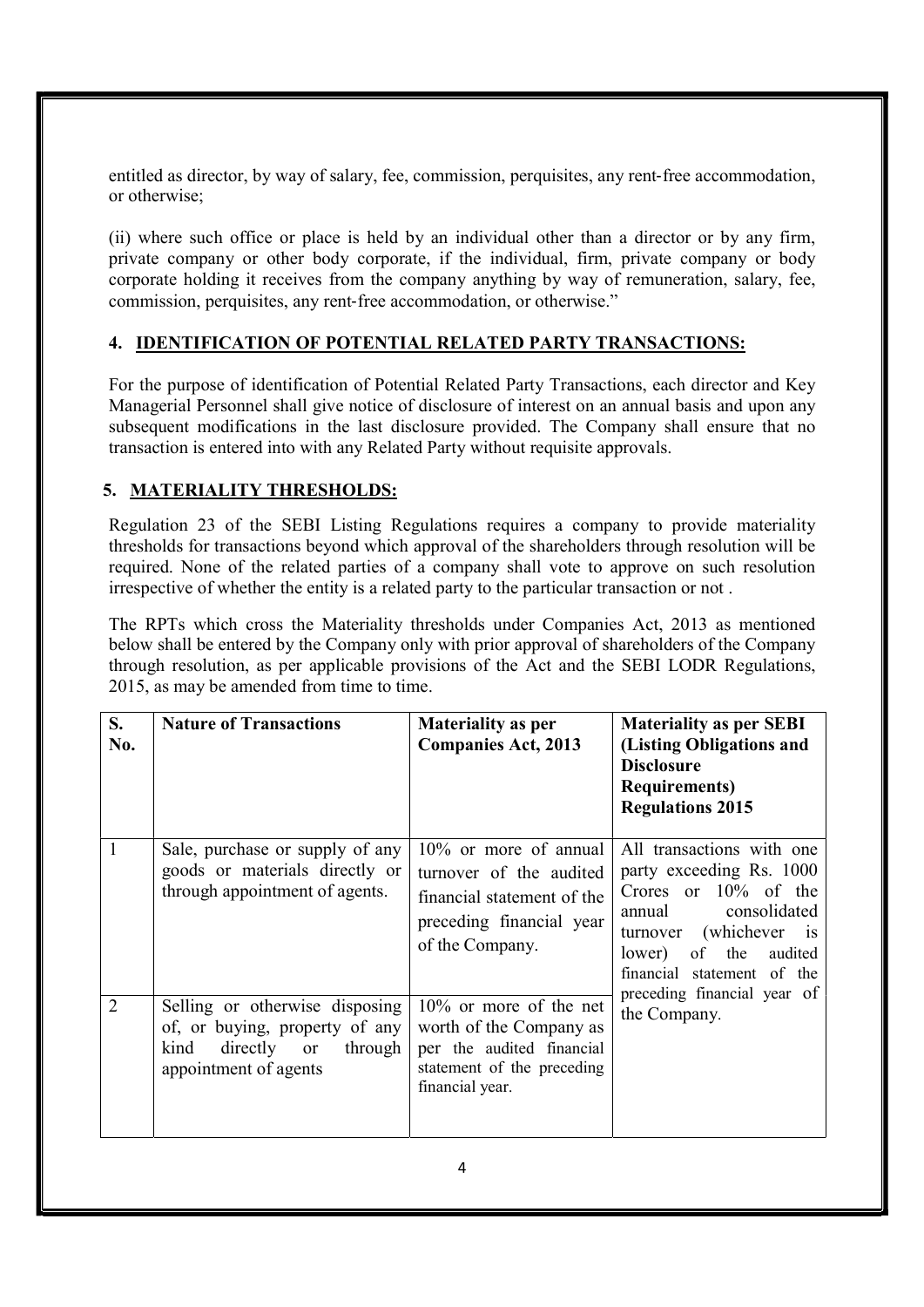| $\overline{3}$ | Leasing of property of any kind                                                                                                    | 10% or more of annual<br>turnover of the audited<br>financial statement of the<br>preceding financial year of<br>the Company.    |
|----------------|------------------------------------------------------------------------------------------------------------------------------------|----------------------------------------------------------------------------------------------------------------------------------|
| $\overline{4}$ | Availing or rendering of any<br>services (Directly or through<br>agent)                                                            | $10\%$ or more of annual<br>turnover of the audited<br>financial statement of the<br>preceding financial year of<br>the Company. |
| 5              | Appointment to any office or<br>place of profit in the company,<br>its subsidiary company<br><sub>or</sub><br>associate company    | Remuneration<br>exceeds<br>Rs. 250,000/- per month                                                                               |
| 6              | Underwriting the subscription of   Remuneration<br>any securities of the company or $\vert$ 1% of net worth<br>derivatives thereof | exceeds                                                                                                                          |

## 6. PROCEDURE FOR APPROVAL OF RELATED PARTY TRANSACTION

Approval of the Audit Committee

- 1. All Related Party Transactions shall require prior approval of the Audit Committee. However, the Audit Committee may grant omnibus approval for Related Party Transactions proposed to be entered into by the company subject to the following conditions:
	- a) The Audit Committee shall lay down the criteria for granting the omnibus approval in line with the policy on Related Party Transactions of the company and such approval shall be applicable in respect of transactions which are repetitive in nature.
	- b) The Audit Committee shall satisfy itself the need for such omnibus approval and that such approval is in the interest of the company;
	- c) Such omnibus approval shall specify
		- i. the name/s of the related party,nature of transaction, period of transaction, maximum amount of transaction that can be entered into,
		- ii. the indicative base price / current contracted price and the formula for variation in the price if any and
	- iii. such other conditions as the Audit Committee may deem fit;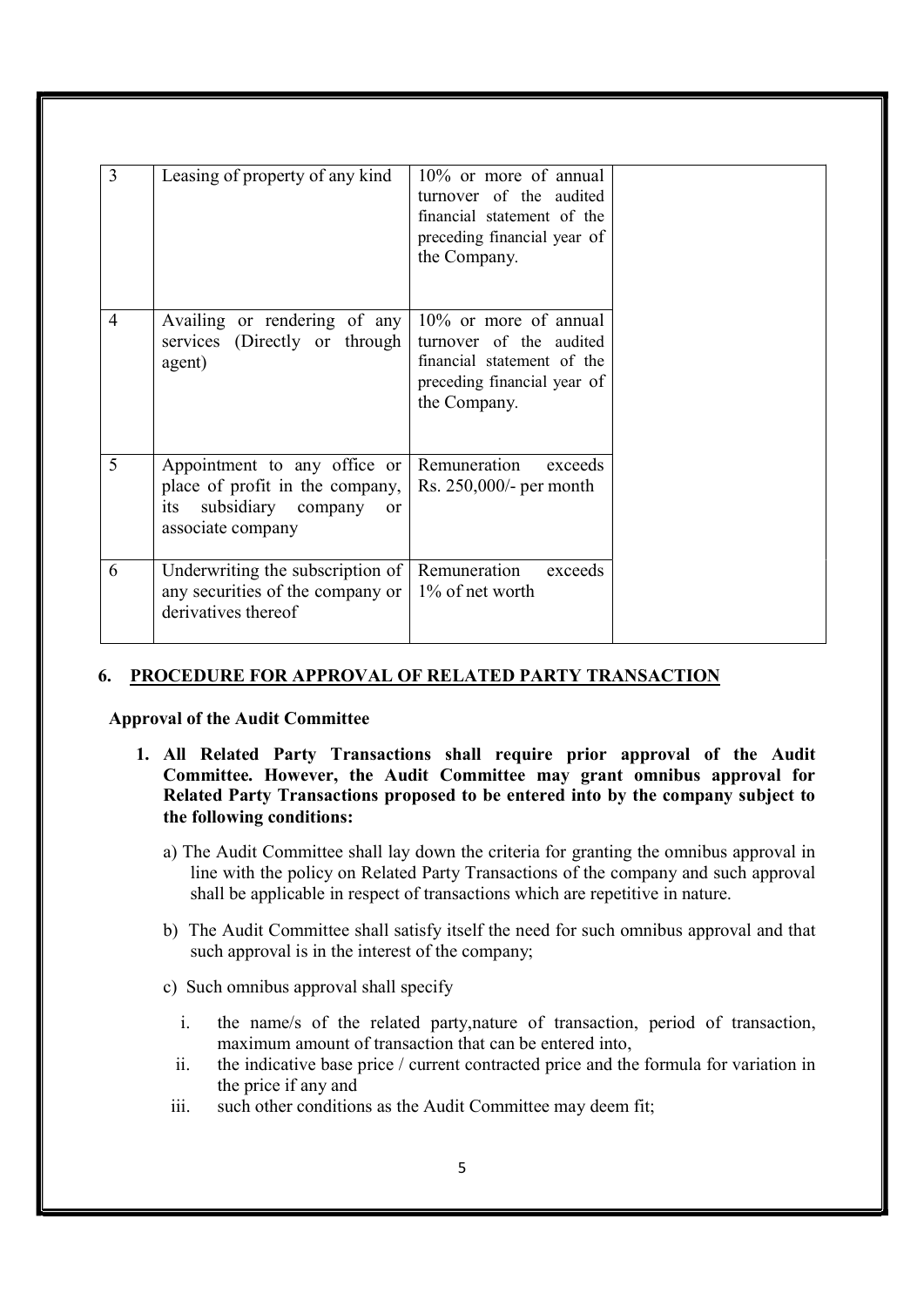#### Provided that where the need for Related Party Transaction cannot be foreseen and aforesaid details are not available, Audit Committee may grant omnibus approval for such transactions subject to their value not exceeding Rs. 1 crore per transaction.

d) Audit Committee shall review, at least on a quarterly basis, the details of RPTs entered into by the company pursuant to each of the omnibus approval given.

e) The Audit Committee shall not grant omnibus approval for transactions in respect of selling or disposing of the undertaking of the Company.

f) Any Director or Key Managerial Personnel who is interested in any Related Party Transaction shall not be present at the meeting of the Board or Audit Committee during discussions on the subject matter of the resolution relating to such transaction.

g) Such omnibus approvals shall be valid for a period not exceeding one year and shall require fresh approvals after the expiry of one year"

#### 7. TRANSACTIONS REQUIRING APPROVAL OF SHAREHOLDERS OF THE COMPANY:

- i. All Material Related Party Transactions shall require approval of the Shareholders of the Company by way of a resolution passed at the general meeting of the Company or as permitted in Law; and no related party shall vote to approve such resolutions whether the entity is a party to the particular transaction or not.
- ii. All Related Party Transactions which are not in the ordinary course of business or not at arm's length and which are in excess of the limits prescribed under the Act requiring the approval of shareholders, by way of a resolution passed at the general meeting of the Company or as permitted in Law.

#### However, the requirement of shareholders' approval for Material Related Party Transactions shall not be applicable for the following cases:

- i. Transactions in respect of a resolution plan approved under section 31 of the Insolvency and Bankruptcy Code (IBC) 2016, subject to the event being disclosed to recognized stock exchange within one day of the resolution plan being approved.
- ii. Transactions entered into between the company and its wholly owned subsidiary whose accounts are consolidated with the company and placed before the shareholders at the general meeting for approval.

#### Approval by Circulation of Resolution by the Committee

In the events if the Company management determines that it is impractical or undesirable to wait for holding a meeting of Committee to enter into a related party transaction, such transaction may be approved by the Committee by way of circulation in accordance with this policy and statutory provisions for the time being in force. Any such approval must be ratified by the Committee at its next scheduled meeting.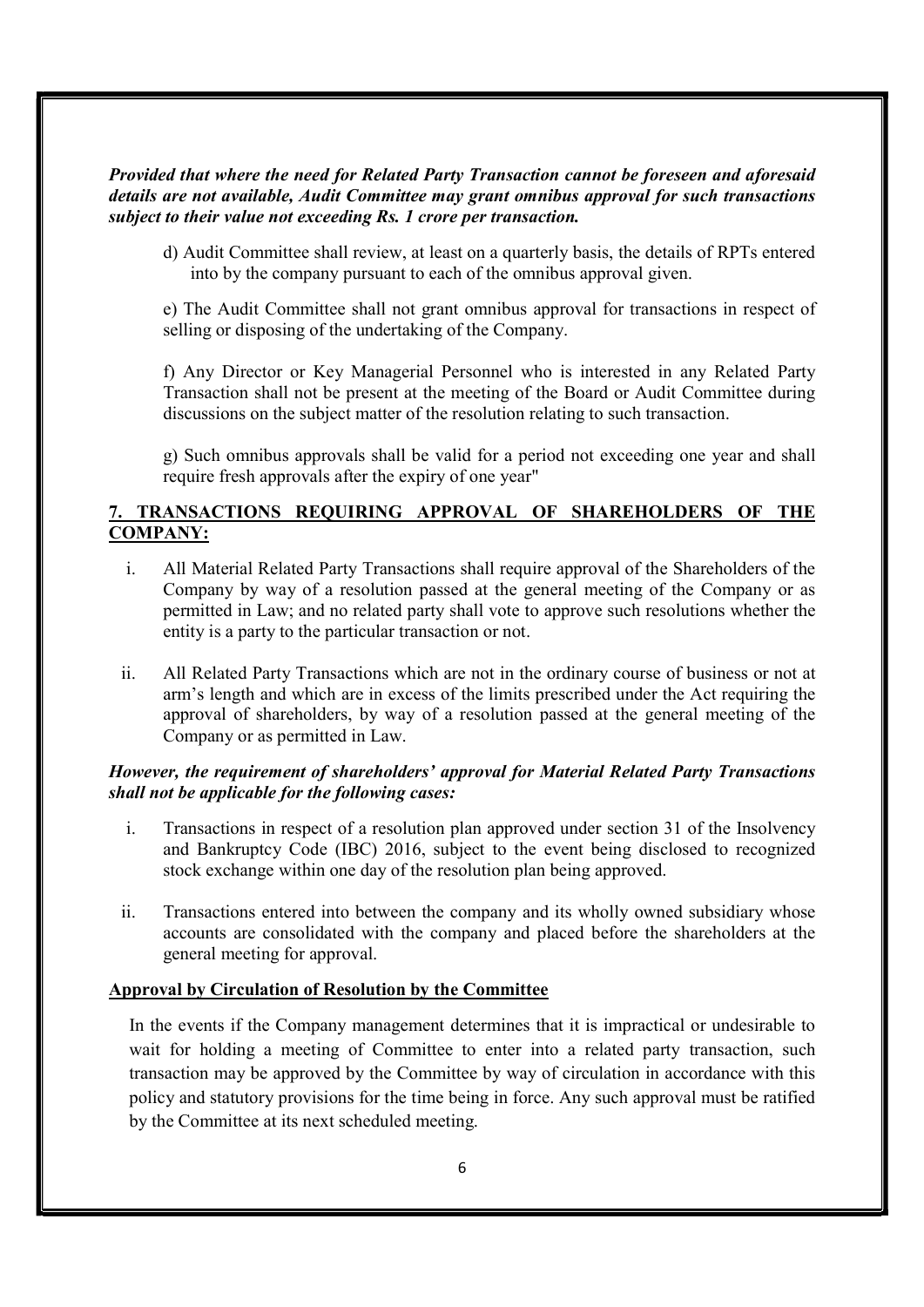#### 8. DISCLOSURE BY DIRECTORS/ KEY MANAGERIAL PERSONNEL

- i. Each Director and Key Managerial Personnel of the Company shall promptly notify the Company / Company Secretary of any potential Related Party Transaction involving him/her or his/her Relatives, including any additional information about the transaction that the Company Secretary of the Company shall reasonably request. The Company Secretary, in consultation with other members of management and an independent counsel, as deemed appropriate, will determine whether the transaction does, in fact, constitute a Related Party Transaction requiring compliance with this Policy. Ratification of a Related Party Transaction after its commencement or even its completion may be appropriate in some circumstances.
- ii. Every Director or Key Managerial Personnel of the Company who is in any way, whether directly or indirectly, concerned or interested in a contract or arrangement or proposed contract or arrangement entered into or to be entered into shall disclose the nature of his concern or interest at the meeting of the Board in which the contract or arrangement is discussed and shall not participate in or exercise influence over any such meeting.
- iii. Where any Director or Key Managerial Personnel, who is not so concerned or interested at the time of entering into such contract or arrangement, he/she shall, if he/she becomes concerned or interested after the contract or arrangement is entered into, disclose his/her concern or interest forthwith when he/she becomes concerned or interested or at the first meeting of the Board held after he/she becomes so concerned or interested.
- iv. A contract or arrangement entered into by the Company without disclosure or with participation by a Director or Key Managerial Personnel who is concerned or interested in any way, directly or indirectly, in the contract or arrangement, shall be voidable at the option of the Company.
- v. In addition, each Director or Key Managerial Personnel is required to make disclosures of the entities in which they or their Relatives are or are deemed to be interested, in the prescribed format under Applicable Law.

## 9. GUIDELINES ON DETERMINATION OF ARM'S LENGTH NATURE OF THE RELATED PARTY TRANSACTIONS.

At the time of determining the Arm's Length Basis of price charged for the Related Party Transaction, the Audit Committee shall inter-alia take into consideration the following guidelines:

(i) Permissible methods of Arm's Length pricing as per Applicable Law including such prices where the benefits of safe harbor is available under Applicable Law.

(ii) For the said purposes the Audit Committee shall be entitled to rely on professional opinion in this regard.